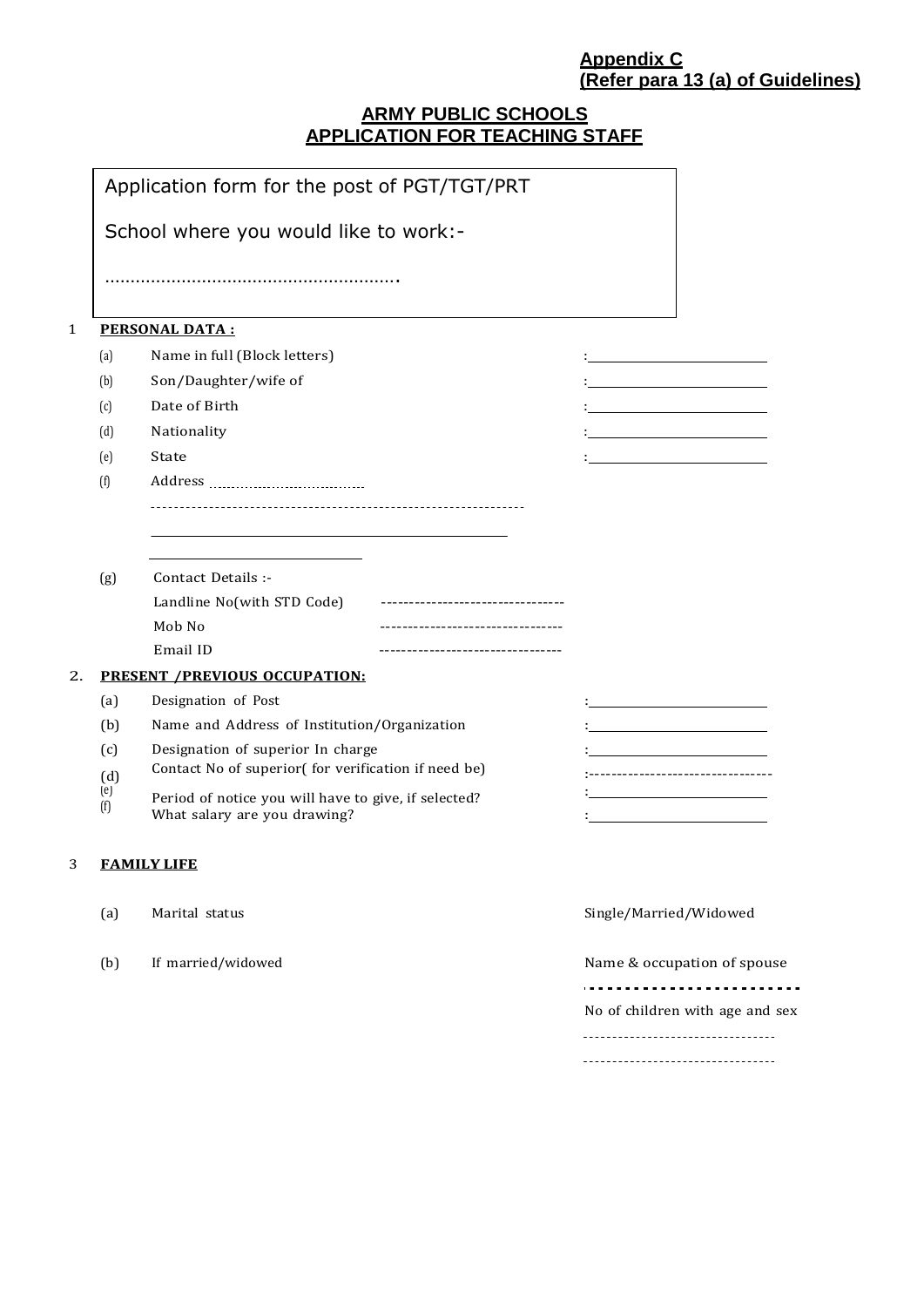## 4 **EDUCATIONAL RECORDS : School, College Or University**

Give details of all exams starting from Secondary School onwards

| Examination | Marks<br><b>Obtained</b> | Percentage | <b>Division</b> | <b>Year of</b><br>passing | Subjects taken | of<br>Name<br>University/<br><b>Board/Institute</b> |
|-------------|--------------------------|------------|-----------------|---------------------------|----------------|-----------------------------------------------------|
|             |                          |            |                 |                           |                |                                                     |
|             |                          |            |                 |                           |                |                                                     |
|             |                          |            |                 |                           |                |                                                     |
|             |                          |            |                 |                           |                |                                                     |
|             |                          |            |                 |                           |                |                                                     |
|             |                          |            |                 |                           |                |                                                     |

#### **Graduation/Post Graduation through correspondence or regular**

5. Have you cleared CSB: CTET/STET:

(date) (date) 6. Name of classes you would prefer to teach with subjects:-

(a) Classes (b) subjects:

7. Training in NCC, scouting, Music/Art, Dramatics or other such activities, Give rank, status/proficiency achieved ......................................................................................................................

8. Merit Scholarship won? If so what?

9. Languages you can read write and speak fluently.<br>(a) (b) (a)  $(b)$   $(c)$ 

10. Any books/articles written? If so, give their titles/ Magazines in which published?

### **11. EXPERIENCE:**

Fill the particulars in chronological order starting with your appointment (if there is not enough space attach a separate sheet).

| Experience as PGT year<br>(Exact dates to be indicated) |    | School/College | Subject taught | Classes<br>taught | No of<br>pupils<br>taken | Total Exp in<br>Years |
|---------------------------------------------------------|----|----------------|----------------|-------------------|--------------------------|-----------------------|
| From                                                    | To |                |                |                   |                          |                       |
|                                                         |    |                |                |                   |                          |                       |
|                                                         |    |                |                |                   |                          |                       |
| Experience as TGT year<br>(Exact dates to be indicated) |    |                |                |                   |                          |                       |
| From                                                    | To |                |                |                   |                          |                       |
|                                                         |    |                |                |                   |                          |                       |
|                                                         |    |                |                |                   |                          |                       |
| Experience as PRT year<br>(Exact dates to be indicated) |    |                |                |                   |                          |                       |
| From                                                    | To |                |                |                   |                          |                       |
|                                                         |    |                |                |                   |                          |                       |
|                                                         |    |                |                |                   |                          |                       |

Include any other post held which are relevant to the field of Education

#### **12. APTITUDE:**

(a) Subject(s) which you enjoy teaching most?

(b) Other area (Cultural activities):